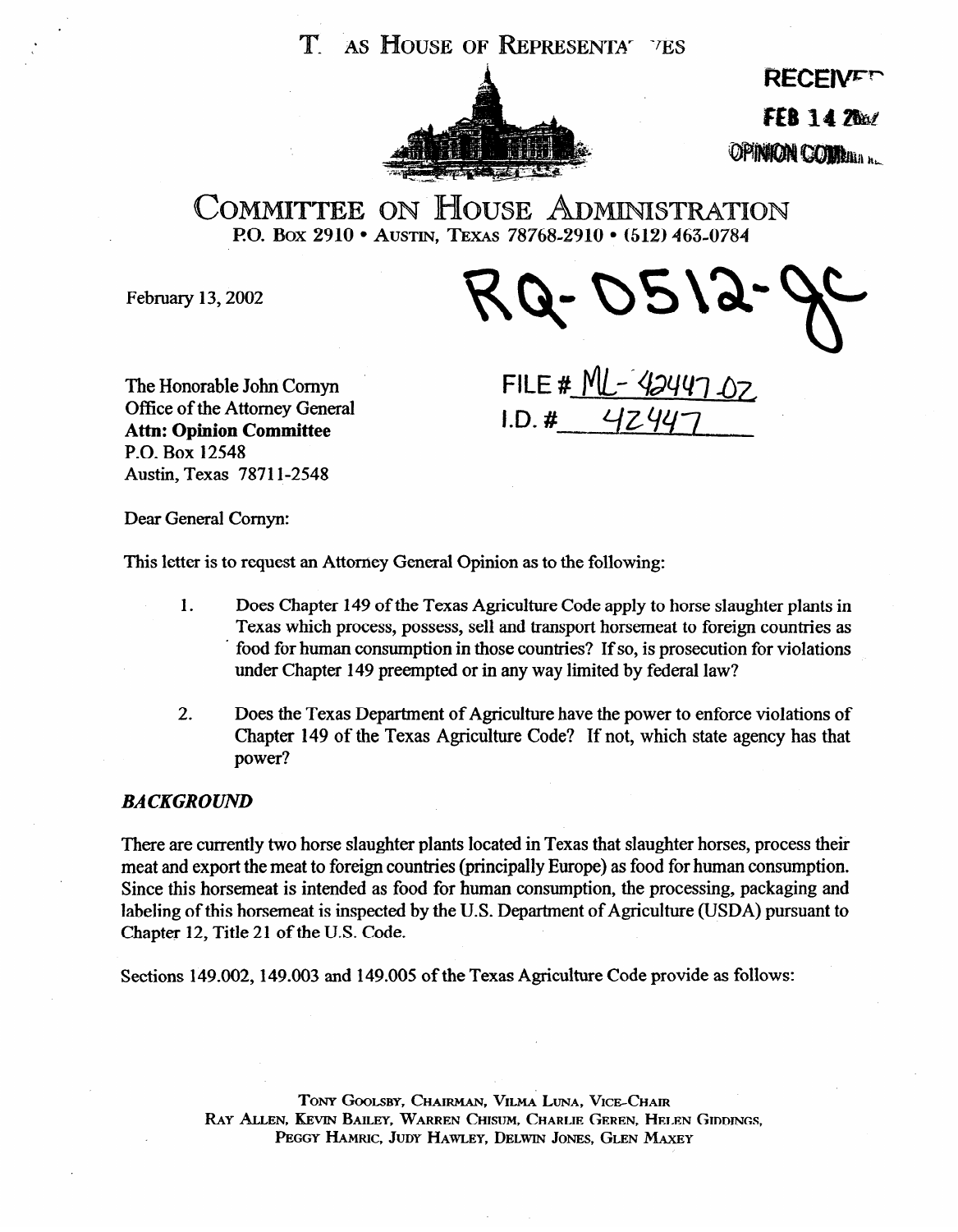#### **149.002. Sale or Possession of Horsemeat**

A person commits an offense if:

(1) the person sells, offers for sale, or exhibits for sale horsemeat as food for human consumption; or

(2) the person possesses horsemeat with the intent to sell the horsemeat as food for human consumption.

\*

### **. 149.003. Transfer of Horsemeat . \* 1**

A person commits an offense if the person:

(1) transfers horsemeat to a person who intends to sell the horsemeat, offer or exhibit it for sale, or possess it for sale as food for human consumption; and

(2) knows or in the exercise of reasonable discretion should know that the person receiving the horsemeat intends to sell the horsemeat, offer or exhibit it for sale, or possess it for sale as food for human consumption.

### **149.005. Penalty**

(a) An offense under this chapter is punishable by:

(1) a fine of not more than \$1,000;

(2) confinement in jail for not less than 30 days nor more than two years; or

(3) both the fine and confinement.

(b) A second or subsequent offense under this chapter is punishable by imprisonment in the institutional division of the Texas Department of Criminal Justice for not less than two years nor more than five years.

Recently a request was made to the Texas Department of Agriculture asking that Department to investigate and assist in the prosecution of these violations. The Department declined: 1) citing a lack of jurisdiction "with respect to the sale of horsemeat"; and 2) stating that state law regarding "the sale of horsemeat [as food for human consumption], particularly with respect to foreign commerce, is largely preempted or otherwise limited by federal law." The Department gave no reason and cited no authority for its conclusion that it had no jurisdiction "with respect to the sale of horsemeat." The Department referenced Sections 602,610,619,644,645 and 661 of Title 21, U.S. Code, as the basis for its conclusion that state enforcement is "largely preempted or otherwise limited by federal law," but provided no analysis of the issue.